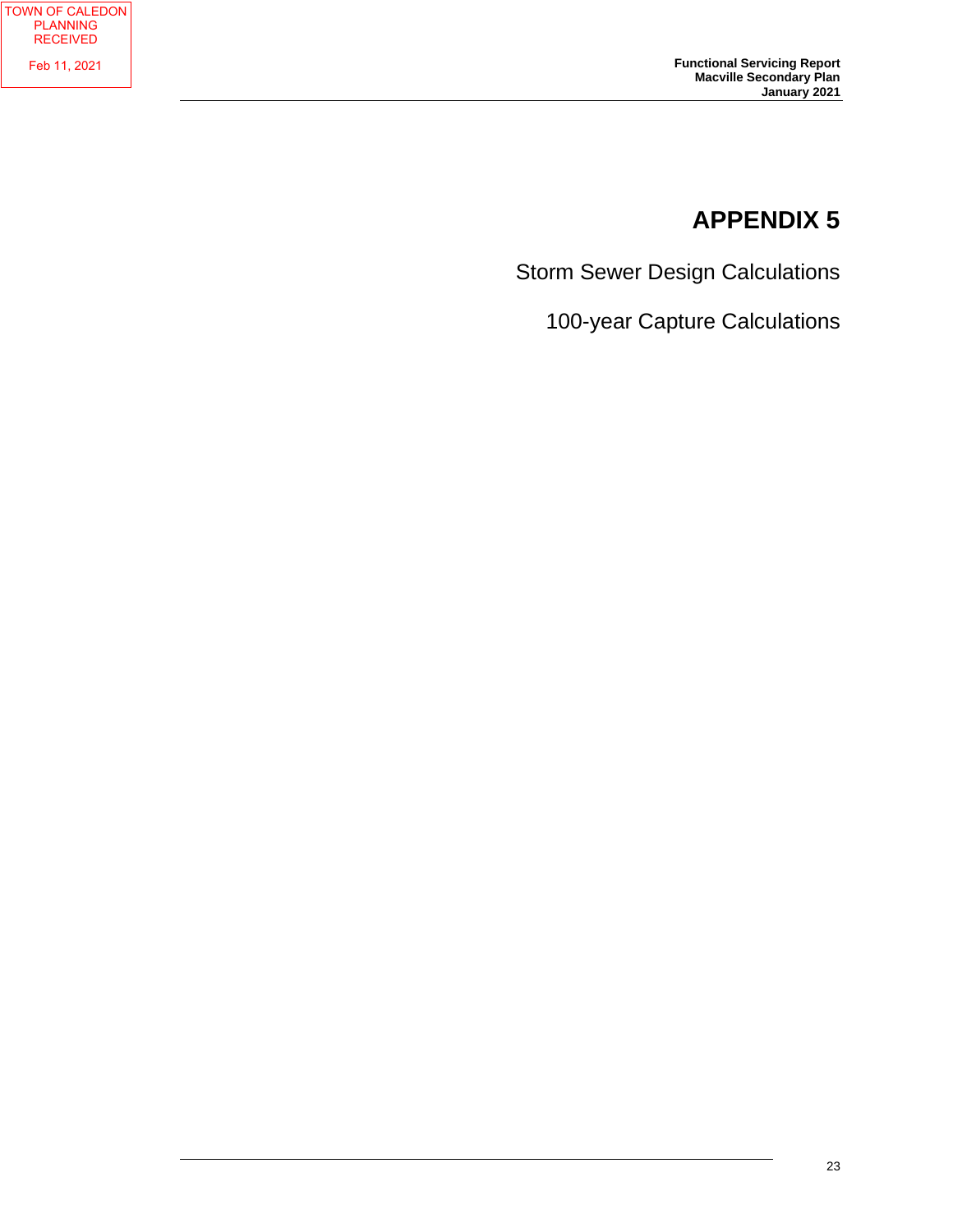

| STORM SEWER DESIGN SHEET |                   |                                                                        |                     |                                            |      |                | <b>PROJECT DETAILS</b>                         |                                                             |                                             |                                                       |                                          | <b>DESIGN CRITERIA</b> |                       |                                                                                |                                                  |                                       |                               |                                                               |                                                                            |                                      |
|--------------------------|-------------------|------------------------------------------------------------------------|---------------------|--------------------------------------------|------|----------------|------------------------------------------------|-------------------------------------------------------------|---------------------------------------------|-------------------------------------------------------|------------------------------------------|------------------------|-----------------------|--------------------------------------------------------------------------------|--------------------------------------------------|---------------------------------------|-------------------------------|---------------------------------------------------------------|----------------------------------------------------------------------------|--------------------------------------|
|                          |                   | <b>10 Year Storm</b><br><b>Macville Argo</b><br><b>Town of Caledon</b> |                     |                                            |      |                |                                                | Project No: 15-458<br>Designed by: E.L.<br>Checked by: S.H. | Date: 22-Jan-21                             |                                                       |                                          |                        |                       | Min. Diameter =<br>Mannings 'n'=<br>Starting Tc =<br><b>Factor of Safety =</b> | 300<br>0.013<br>20<br>10                         | mm<br>min<br>$\frac{0}{0}$            |                               | <b>Rainfall Intensity =</b><br>$A =$<br>$B =$<br>$c =$        | A<br>$(Tc+B)^{A}c$<br>2221<br>12<br>0.908<br><b>NOMINAL PIPE SIZE USED</b> |                                      |
|                          |                   |                                                                        |                     |                                            |      |                |                                                |                                                             |                                             |                                                       |                                          |                        |                       |                                                                                |                                                  |                                       |                               |                                                               |                                                                            |                                      |
| <b>STREET</b>            | <b>FROM</b><br>MH | TO<br>MH                                                               | <b>AREA</b><br>(ha) | <b>RUNOFF</b><br><b>COEFFICIENT</b><br>"R" | 'AR' | ACCUM.<br>'AR' | <b>RAINFALL</b><br><b>INTENSITY</b><br>(mm/hr) | <b>FLOW</b><br>$(m^3/s)$                                    | <b>CONSTANT</b><br><b>FLOW</b><br>$(m^3/s)$ | ACCUM.<br><b>CONSTANT</b><br><b>FLOW</b><br>$(m^3/s)$ | <b>TOTAL</b><br><b>FLOW</b><br>$(m^3/s)$ | <b>LENGTH</b><br>(m)   | <b>SLOPE</b><br>(9/6) | <b>PIPE</b><br><b>DIAMETER</b><br>(mm)                                         | <b>FULL FLOW</b><br><b>CAPACITY</b><br>$(m^3/s)$ | <b>FULL FLOW</b><br>VELOCITY<br>(m/s) | <b>INITIAL</b><br>Tc<br>(min) | <b>TIME OF</b><br><b>CONCENTRATION CONCENTRATION</b><br>(min) | <b>ACC. TIME OF</b><br>(min)                                               | <b>PERCENT</b><br><b>FULL</b><br>(%) |
| POND <sub>1</sub>        |                   |                                                                        |                     |                                            |      |                |                                                |                                                             |                                             |                                                       |                                          |                        |                       |                                                                                |                                                  |                                       |                               |                                                               |                                                                            |                                      |
|                          | MH200             | <b>MH201</b>                                                           | 0.47                | 0.70                                       | 0.33 | 0.33           | 95.5                                           | 0.087                                                       |                                             |                                                       | 0.087                                    | 82.3                   | 0.50                  | 375                                                                            | 0.124                                            | 1.12                                  | 20.00                         | 1.22                                                          | 21.22                                                                      | 70%                                  |
|                          | MH210             | MH201                                                                  | 1.40                | 0.75                                       | 1.05 | 1.05           | 95.5                                           | 0.278                                                       |                                             |                                                       | 0.278                                    | 30.0                   | 0.50                  | 600                                                                            | 0.434                                            | 1.54                                  | 20.00                         | 0.33                                                          | 20.33                                                                      | 64%                                  |
|                          | MH201             | MH202                                                                  | 1.77                | 0.70                                       | 1.24 | 2.62           | 92.3                                           | 0.671                                                       |                                             |                                                       | 0.671                                    | 148.5                  | 0.50                  | 750                                                                            | 0.787                                            | 1.78                                  | 21.22                         | 1.39                                                          | 22.61                                                                      | 85%                                  |
|                          | MH220             | MH202                                                                  | 2.23                | 0.75                                       | 1.67 | 1.67           | 95.5                                           | 0.444                                                       |                                             |                                                       | 0.444                                    | 30.0                   | 0.50                  | 675                                                                            | 0.594                                            | 1.66                                  | 20.00                         | 0.30                                                          | 20.30                                                                      | 75%                                  |
|                          | MH202             | <b>MH203</b>                                                           | 1.33                | 0.70                                       | 0.93 | 5.22           | 88.9                                           | 1.290                                                       |                                             |                                                       | 1.290                                    | 181.0                  | 0.50                  | 975                                                                            | 1.585                                            | 2.12                                  | 22.61                         | 1.42                                                          | 24.03                                                                      | 81%                                  |
|                          | MH230             | MH203                                                                  | 2.79                | 0.75                                       | 2.09 | 2.09           | 95.5                                           | 0.555                                                       |                                             |                                                       | 0.555                                    | 30.0                   | 0.50                  | 750                                                                            | 0.787                                            | 1.78                                  | 20.00                         | 0.28                                                          | 20.28                                                                      | 70%                                  |
|                          | MH203             | <b>MH204</b>                                                           | 0.77                | 0.70                                       | 0.54 | 7.85           | 85.7                                           | 1.870                                                       |                                             |                                                       | 1.870                                    | 163.6                  | 0.40                  | 1200                                                                           | 2.466                                            | 2.18                                  | 24.03                         | 1.25                                                          | 25.28                                                                      | 76%                                  |
|                          | MH240             | <b>MH204</b>                                                           | 2.15                | 0.75                                       | 1.61 | 1.61           | 95.5                                           | 0.428                                                       |                                             |                                                       | 0.428                                    | 30.0                   | 0.50                  | 675                                                                            | 0.594                                            | 1.66                                  | 20.00                         | 0.30                                                          | 20.30                                                                      | 72%                                  |
|                          | MH204             | MH205                                                                  | 3.96                | 0.80                                       | 3.17 | 12.63          | 83.1                                           | 2.916                                                       |                                             |                                                       | 2.916                                    | 148.4                  | 0.40                  | 1350                                                                           | 3.376                                            | 2.36                                  | 25.28                         | 1.05                                                          | 26.33                                                                      | 86%                                  |
|                          | MH205             | <b>MH206</b>                                                           | 0.84                | 0.70                                       | 0.59 | 13.22          | 81.0                                           | 2.976                                                       |                                             |                                                       | 2.976                                    | 130.8                  | 0.40                  | 1350                                                                           | 3.376                                            | 2.36                                  | 26.33                         | 0.92                                                          | 27.26                                                                      | 88%                                  |
|                          | MH250             | MH206                                                                  | 2.10                | 0.85                                       | 1.79 | 1.79           | 95.5                                           | 0.473                                                       |                                             |                                                       | 0.473                                    | 30.0                   | 0.50                  | 675                                                                            | 0.594                                            | 1.66                                  | 20.00                         | 0.30                                                          | 20.30                                                                      | 80%                                  |
|                          | MH206             | MH <sub>9</sub>                                                        |                     |                                            |      | 15.01          | 79.3                                           | 3.306                                                       |                                             |                                                       | 3.306                                    | 145.6                  | 0.40                  | 1500                                                                           | 4.471                                            | 2.53                                  | 27.26                         | 0.96                                                          | 28.22                                                                      | 74%                                  |
|                          | MH <sub>1</sub>   | MH <sub>2</sub>                                                        | 2.15                | 0.70                                       | 1.51 | 1.51           | 95.5                                           | 0.399                                                       |                                             |                                                       | 0.399                                    | 146.3                  | 0.40                  | 675                                                                            | 0.532                                            | 1.49                                  | 20.00                         | 1.64                                                          | 21.64                                                                      | 75%                                  |
|                          | MH15              | MH <sub>2</sub>                                                        | 2.09                | 0.70                                       | 1.46 | 1.46           | 95.5                                           | 0.388                                                       |                                             |                                                       | 0.388                                    | 72.8                   | 0.50                  | 600                                                                            | 0.434                                            | 1.54                                  | 20.00                         | 0.79                                                          | 20.79                                                                      | 89%                                  |
|                          | <b>MH20</b>       | MH <sub>2</sub>                                                        | 9.37                | 0.70                                       | 6.56 | 6.56           | 95.5                                           | 1.739                                                       |                                             |                                                       | 1.739                                    | 43.5                   | 1.00                  | 975                                                                            | 2.241                                            | 3.00                                  | 20.00                         | 0.24                                                          | 20.24                                                                      | 78%                                  |
|                          | MH <sub>2</sub>   | MH <sub>3</sub>                                                        | 0.48                | 0.70                                       | 0.34 | 9.86           | 91.2                                           | 2.500                                                       |                                             |                                                       | 2.500                                    | 94.3                   | 0.40                  | 900x1800 (BOX)                                                                 | 3.532                                            | 2.18                                  | 21.64                         | 0.72                                                          | 22.36                                                                      | 71%                                  |
|                          | MH30              | MH <sub>3</sub>                                                        | 0.72                | 0.70                                       | 0.50 | 0.50           | 95.5                                           | 0.134                                                       |                                             |                                                       | 0.134                                    | 72.8                   | 0.50                  | 450                                                                            | 0.202                                            | 1.27                                  | 20.00                         | 0.96                                                          | 20.96                                                                      | 66%                                  |
|                          | MH <sub>3</sub>   | MH <sub>4</sub>                                                        | 0.24                | 0.70                                       | 0.17 | 10.54          | 89.5                                           | 2.619                                                       |                                             |                                                       | 2.619                                    | 48.5                   | 0.40                  | 900x1800 (BOX)                                                                 | 3.532                                            | 2.18                                  | 22.36                         | 0.37                                                          | 22.73                                                                      | 74%                                  |
|                          | MH40              | MH <sub>4</sub>                                                        | 7.13                | 0.70                                       | 4.99 | 4.99           | 95.5                                           | 1.324                                                       |                                             |                                                       | 1.324                                    | 45.7                   | 1.00                  | 900                                                                            | 1.810                                            | 2.85                                  | 20.00                         | 0.27                                                          | 20.27                                                                      | 73%                                  |
|                          | MH <sub>4</sub>   | MH <sub>5</sub>                                                        | 3.09                | 0.70                                       | 2.16 | 17.69          | 88.6                                           | 4.355                                                       |                                             |                                                       | 4.355                                    | 234.0                  | 0.40                  | 900x2400 (BOX)                                                                 | 4.991                                            | 2.31                                  | 22.73                         | 1.69                                                          | 24.42                                                                      | 87%                                  |
|                          | MH <sub>5</sub>   | MH <sub>6</sub>                                                        | 10.06               | 0.70                                       | 7.04 | 24.73          | 84.9                                           | 5.832                                                       |                                             |                                                       | 5.832                                    | 47.0                   | 0.40                  | 1200x2400 (BOX)                                                                | 7.607                                            | 2.64                                  | 24.42                         | 0.30                                                          | 24.72                                                                      | 77%                                  |
|                          | <b>MH50</b>       | MH <sub>6</sub>                                                        | 0.88                | 0.70                                       | 0.62 | 0.62           | 95.5                                           | 0.163                                                       |                                             |                                                       | 0.163                                    | 72.8                   | 0.50                  | 450                                                                            | 0.202                                            | 1.27                                  | 20.00                         | 0.96                                                          | 20.96                                                                      | 81%                                  |
|                          | MH <sub>6</sub>   | MH <sub>7</sub>                                                        | 1.53                | 0.70                                       | 1.07 | 26.42          | 84.3                                           | 6.184                                                       |                                             |                                                       | 6.184                                    | 171.0                  | 0.40                  | 1200x2400 (BOX)                                                                | 7.607                                            | 2.64                                  | 24.72                         | 1.08                                                          | 25.80                                                                      | 81%                                  |
|                          | MH60              | MH <sub>7</sub>                                                        | 1.42                | 0.70                                       | 0.99 | 0.99           | 95.5                                           | 0.264                                                       |                                             |                                                       | 0.264                                    | 72.7                   | 0.50                  | 525                                                                            | 0.304                                            | 1.40                                  | 20.00                         | 0.86                                                          | 20.86                                                                      | 87%                                  |
|                          | <b>MH70</b>       | MH7                                                                    | 9.83                | 0.70                                       | 6.88 | 6.88           | 95.5                                           | 1.825                                                       |                                             |                                                       | 1.825                                    | 46.5                   | 0.50                  | 1200                                                                           | 2.757                                            | 2.44                                  | 20.00                         | 0.32                                                          | 20.32                                                                      | 66%                                  |
|                          | MH7               | MH <sub>8</sub>                                                        | 4.82                | 0.70                                       | 3.37 | 37.67          | 82.1                                           | 8.588                                                       |                                             |                                                       | 8.588                                    | 146.0                  | 0.40                  | 1500x2400 (BOX)                                                                | 10.460                                           | 2.91                                  | 25.80                         | 0.84                                                          | 26.63                                                                      | 82%                                  |
|                          | MH <sub>8</sub>   | MH <sub>9</sub>                                                        | 1.94                | 0.70                                       | 1.36 | 39.03          | 80.5                                           | 8.722                                                       |                                             |                                                       | 8.722                                    | 142.6                  | 0.40                  | 1500x2400 (BOX)                                                                | 10.460                                           | 2.91                                  | 26.63                         | 0.82                                                          | 27.45                                                                      | 83%                                  |
|                          | MH <sub>9</sub>   | MH10                                                                   |                     |                                            |      | 54.03          | 77.6                                           | 11.644                                                      |                                             |                                                       | 11.644                                   | 94.5                   | 0.40                  | 1500x3000 (BOX)                                                                | 13.792                                           | 3.06                                  | 28.22                         | 0.51                                                          | 28.73                                                                      | 84%                                  |

Urbantech Consulting, A Division of Leighton-Zec Ltd. 3760 14th Avenue, Suite 301 Markham, Ontario L3R 3T7 TEL: 905.946.9461 FAX: 905.946.9595 www.urbantech.com

0 MH10 HW1 3.19 0.85 2.71 56.74 76.7 12.088 0.000 0.000 12.088 15.0 0.40 1500x3000 (BOX) 13.792 3.06 28.73 0.08 28.81 88%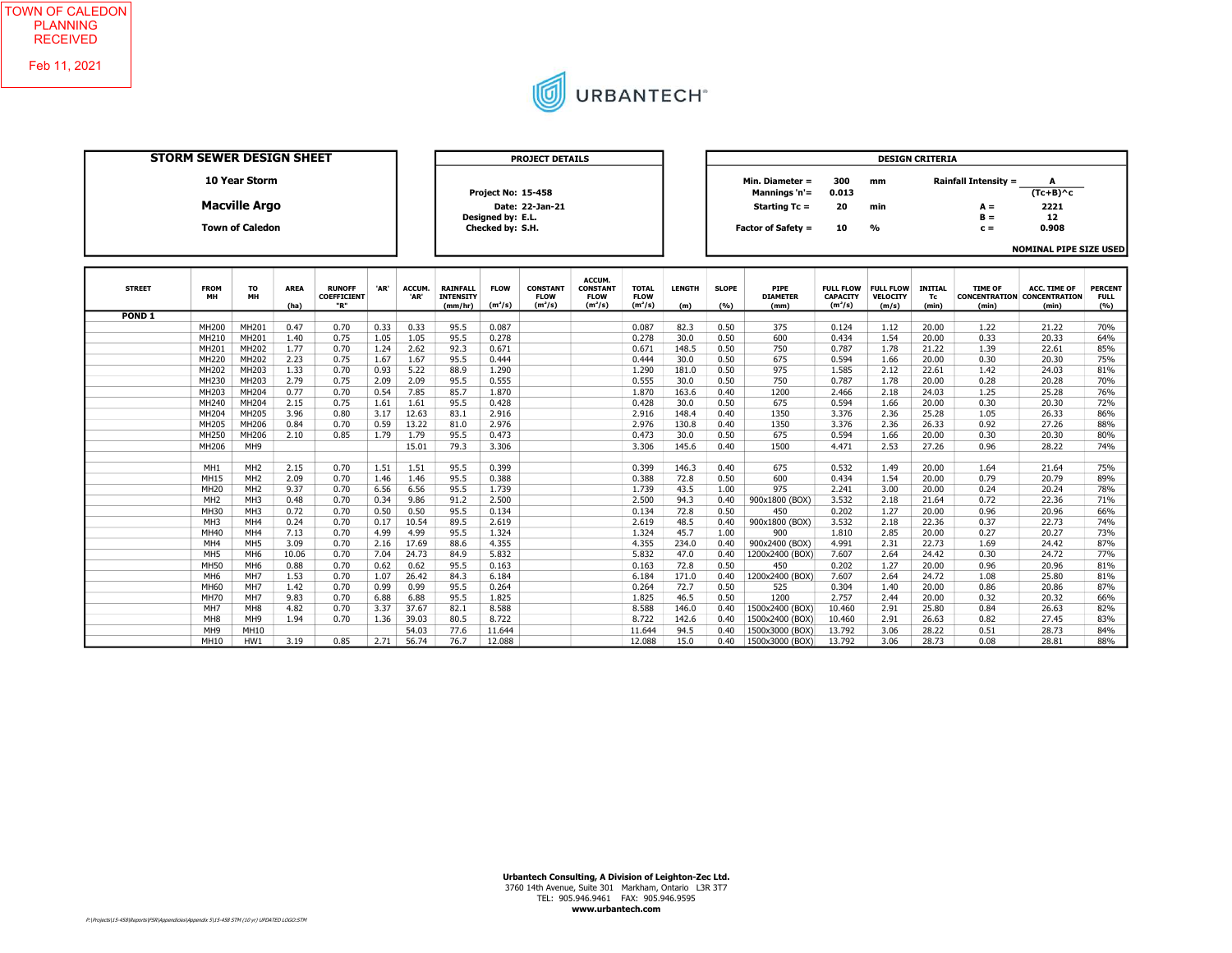

| <b>STORM SEWER DESIGN SHEET</b> |                   |                                                                        | <b>PROJECT DETAILS</b> |                                            |              |                |                                                |                                                             | <b>DESIGN CRITERIA</b>                      |                                                       |                                          |                      |                     |                                                                                       |                                                  |                                       |                               |                                                        |                                                                            |                                      |  |  |  |
|---------------------------------|-------------------|------------------------------------------------------------------------|------------------------|--------------------------------------------|--------------|----------------|------------------------------------------------|-------------------------------------------------------------|---------------------------------------------|-------------------------------------------------------|------------------------------------------|----------------------|---------------------|---------------------------------------------------------------------------------------|--------------------------------------------------|---------------------------------------|-------------------------------|--------------------------------------------------------|----------------------------------------------------------------------------|--------------------------------------|--|--|--|
|                                 |                   | <b>10 Year Storm</b><br><b>Macville Argo</b><br><b>Town of Caledon</b> |                        |                                            |              |                |                                                | Project No: 15-458<br>Designed by: E.L.<br>Checked by: S.H. | Date: 22-Jan-21                             |                                                       |                                          |                      |                     | Min. Diameter =<br>Mannings 'n'=<br><b>Starting Tc =</b><br><b>Factor of Safety =</b> | 300<br>0.013<br>20<br>10                         | mm<br>min<br>$\frac{9}{6}$            |                               | <b>Rainfall Intensity =</b><br>$A =$<br>$B =$<br>$c =$ | A<br>$(Tc+B)^{A}c$<br>2221<br>12<br>0.908<br><b>NOMINAL PIPE SIZE USED</b> |                                      |  |  |  |
| <b>STREET</b>                   | <b>FROM</b><br>MH | то<br>MH                                                               | <b>AREA</b><br>(ha)    | <b>RUNOFF</b><br><b>COEFFICIENT</b><br>"R" | 'AR'         | ACCUM.<br>'AR' | <b>RAINFALL</b><br><b>INTENSITY</b><br>(mm/hr) | <b>FLOW</b><br>$(m^3/s)$                                    | <b>CONSTANT</b><br><b>FLOW</b><br>$(m^3/s)$ | ACCUM.<br><b>CONSTANT</b><br><b>FLOW</b><br>$(m^3/s)$ | <b>TOTAL</b><br><b>FLOW</b><br>$(m^3/s)$ | <b>LENGTH</b><br>(m) | <b>SLOPE</b><br>(%) | <b>PIPE</b><br><b>DIAMETER</b><br>(mm)                                                | <b>FULL FLOW</b><br><b>CAPACITY</b><br>$(m^3/s)$ | <b>FULL FLOW</b><br>VELOCITY<br>(m/s) | <b>INITIAL</b><br>Tc<br>(min) | <b>TIME OF</b><br>(min)                                | <b>ACC. TIME OF</b><br><b>CONCENTRATION CONCENTRATION</b><br>(min)         | <b>PERCENT</b><br><b>FULL</b><br>(%) |  |  |  |
| POND <sub>2</sub>               |                   |                                                                        |                        |                                            |              |                |                                                |                                                             |                                             |                                                       |                                          |                      |                     |                                                                                       |                                                  |                                       |                               |                                                        |                                                                            |                                      |  |  |  |
|                                 | MH100             | MH101                                                                  | 1.48                   | 0.70                                       | 1.04         | 1.04           | 95.5                                           | 0.275                                                       |                                             |                                                       | 0.275                                    | 183.6                | 0.75                | 525                                                                                   | 0.372                                            | 1.72                                  | 20.00                         | 1.78                                                   | 21.78                                                                      | 74%                                  |  |  |  |
|                                 | MH120             | MH101                                                                  | 4.90                   | 0.70                                       | 3.43         | 3.43           | 95.5                                           | 0.910                                                       |                                             |                                                       | 0.910                                    | 74.0                 | 0.50                | 825                                                                                   | 1.015                                            | 1.90                                  | 20.00                         | 0.65                                                   | 20.65                                                                      | 90%                                  |  |  |  |
|                                 | MH101             | MH102                                                                  | 0.76                   | 0.70                                       | 0.53         | 5.00           | 90.9                                           | 1.262                                                       |                                             |                                                       | 1.262                                    | 142.8                | 1.00                | 825                                                                                   | 1.435                                            | 2.69                                  | 21.78                         | 0.89                                                   | 22.66                                                                      | 88%                                  |  |  |  |
|                                 | MH130             | MH102                                                                  | 2.82                   | 0.70                                       | 1.97         | 1.97           | 95.5                                           | 0.524                                                       |                                             |                                                       | 0.524                                    | 74.1                 | 0.50                | 675                                                                                   | 0.594                                            | 1.66                                  | 20.00                         | 0.74                                                   | 20.74                                                                      | 88%                                  |  |  |  |
|                                 | MH102             | MH103                                                                  | 1.54                   | 0.80                                       | 1.23         | 8.20           | 88.8                                           | 2.023                                                       |                                             |                                                       | 2.023                                    | 164.0                | 1.00                | 975                                                                                   | 2.241                                            | 3.00                                  | 22.66                         | 0.91                                                   | 23.58                                                                      | 90%                                  |  |  |  |
|                                 | MH140             | MH103                                                                  | 3.74                   | 0.70                                       | 2.62         | 2.62           | 95.5                                           | 0.694                                                       |                                             |                                                       | 0.694                                    | 100.9                | 0.50                | 750                                                                                   | 0.787                                            | 1.78                                  | 20.00                         | 0.94                                                   | 20.94                                                                      | 88%                                  |  |  |  |
|                                 | MH103             | MH104                                                                  | 0.29                   | 0.70                                       | 0.20         | 11.03          | 86.7                                           | 2.656                                                       |                                             |                                                       | 2.656                                    | 70.0                 | 1.00                | 1200                                                                                  | 3.899                                            | 3.45                                  | 23.58                         | 0.34                                                   | 23.91                                                                      | 68%                                  |  |  |  |
|                                 | MH150             | MH104                                                                  | 2.77<br>0.98           | 0.70                                       | 1.94         | 1.94           | 95.5                                           | 0.514                                                       |                                             |                                                       | 0.514                                    | 100.9<br>144.8       | 0.50                | 675                                                                                   | 0.594                                            | 1.66<br>3.45                          | 20.00<br>23.91                | 1.01<br>0.70                                           | 21.01<br>24.61                                                             | 87%<br>84%                           |  |  |  |
|                                 | MH104<br>MH160    | MH105<br>MH105                                                         | 5.20                   | 0.70<br>0.70                               | 0.69<br>3.64 | 13.65<br>3.64  | 86.0<br>95.5                                   | 3.260<br>0.965                                              |                                             |                                                       | 3.260                                    | 74.1                 | 1.00<br>0.50        | 1200<br>900                                                                           | 3.899<br>1.280                                   | 2.01                                  | 20.00                         | 0.61                                                   | 20.61                                                                      | 75%                                  |  |  |  |
|                                 |                   |                                                                        |                        |                                            |              |                |                                                |                                                             |                                             |                                                       | 0.965                                    |                      |                     |                                                                                       |                                                  |                                       |                               |                                                        |                                                                            |                                      |  |  |  |

 MH105 MH106 0.14 0.70 0.10 17.39 84.5 4.080 0.000 0.000 4.080 72.8 1.00 1350 5.337 3.73 24.61 0.33 24.94 76% MH170 MH106 1.42 0.70 0.99 0.99 95.5 0.264 0.000 0.000 0.264 58.7 0.50 525 0.304 1.40 20.00 0.70 20.70 87% MH106 MH107 1.29 0.70 0.90 19.29 83.8 4.489 0.000 0.000 4.489 214.8 1.00 1350 5.337 3.73 24.94 0.96 25.90 84% MH107 MH108 0.12 0.70 0.08 19.37 81.9 4.405 0.000 0.000 4.405 74.1 1.00 1350 5.337 3.73 25.90 0.33 26.23 83% MH180 MH108 2.08 0.70 1.46 1.46 95.5 0.386 0.000 0.000 0.386 30.0 0.50 600 0.434 1.54 20.00 0.33 20.33 89% MH108 MH109 0.75 0.70 0.53 21.35 81.2 4.817 0.000 0.000 4.817 218.3 0.50 1650 6.445 3.01 26.23 1.21 27.44 75%

0 MH109 HW100 0.00 0.00 0.00 34.05 79.0 7.469 0.000 0.000 7.469 31.2 0.50 1950 10.062 3.37 27.44 0.15 27.59 74%

MH190 MH109 6.43 0.70 4.50 4.50 95.5 1.194 1.194 1.194 50.0 0.50 975 1.585 2.12 20.00 0.39 20.39 75% MH195 MH109 10.25 0.80 8.20 8.20 95.5 2.175 0.000 0.000 2.175 50.0 0.50 1200 2.757 2.44 20.00 0.34 20.34 79%

> Urbantech Consulting, A Division of Leighton-Zec Ltd. 3760 14th Avenue, Suite 301 Markham, Ontario L3R 3T7 TEL: 905.946.9461 FAX: 905.946.9595 www.urbantech.com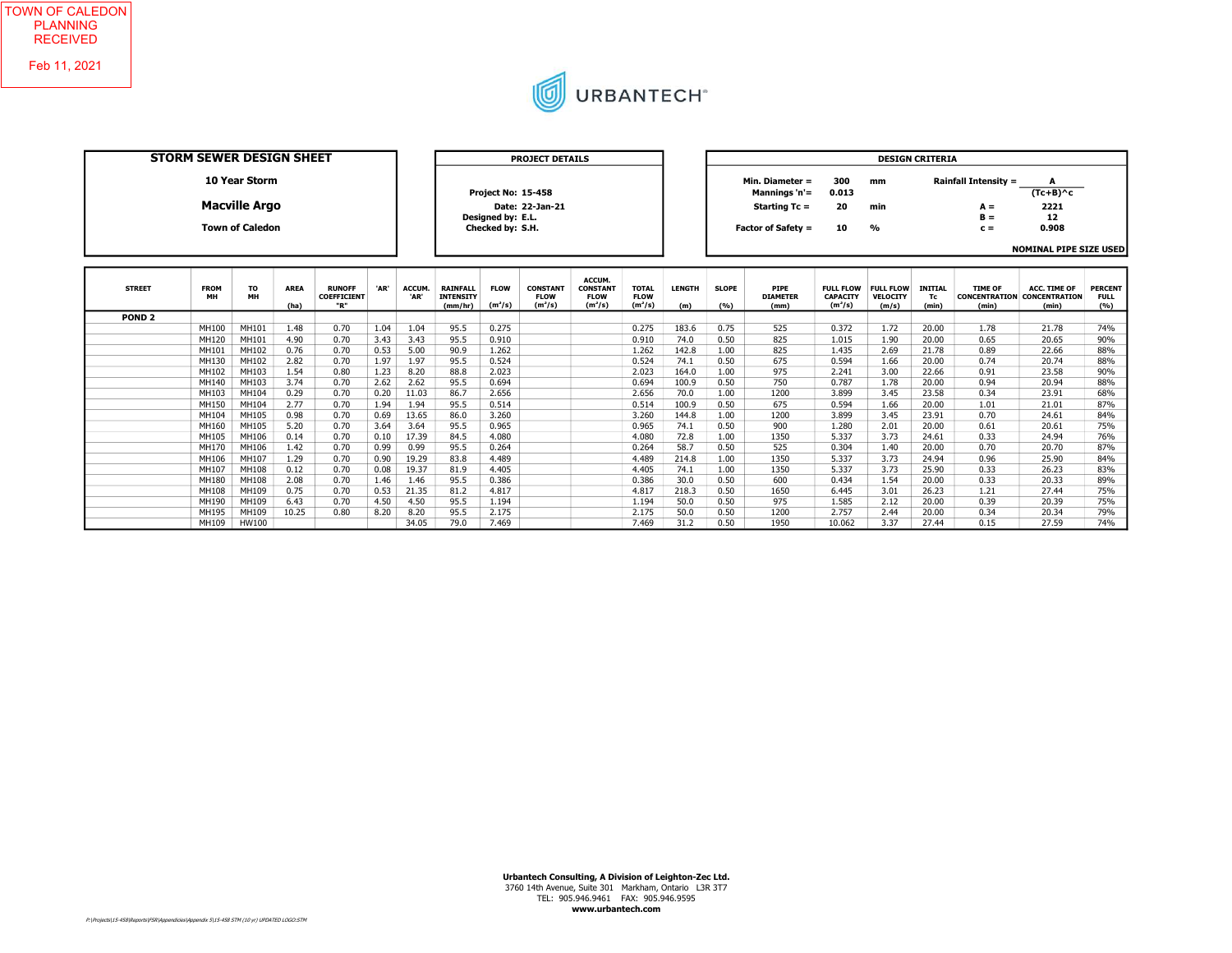

| <b>STORM SEWER DESIGN SHEET</b> |                   |                                                                        |                     |                                            |      |                | <b>PROJECT DETAILS</b>                         |                                                             |                                             |                                                       |                                          |                      | <b>DESIGN CRITERIA</b> |                                                                                       |                                                  |                                       |                               |                                                               |                                                                            |                                      |
|---------------------------------|-------------------|------------------------------------------------------------------------|---------------------|--------------------------------------------|------|----------------|------------------------------------------------|-------------------------------------------------------------|---------------------------------------------|-------------------------------------------------------|------------------------------------------|----------------------|------------------------|---------------------------------------------------------------------------------------|--------------------------------------------------|---------------------------------------|-------------------------------|---------------------------------------------------------------|----------------------------------------------------------------------------|--------------------------------------|
|                                 |                   | <b>10 Year Storm</b><br><b>Macville Argo</b><br><b>Town of Caledon</b> |                     |                                            |      |                |                                                | Project No: 15-458<br>Designed by: E.L.<br>Checked by: S.H. | Date: 22-Jan-21                             |                                                       |                                          |                      |                        | Min. Diameter =<br>Mannings 'n'=<br><b>Starting Tc =</b><br><b>Factor of Safety =</b> | 300<br>0.013<br>20<br>10                         | mm<br>min<br>$\frac{9}{6}$            |                               | <b>Rainfall Intensity =</b><br>$A =$<br>$B =$<br>$c =$        | A<br>$(Tc+B)^{A}c$<br>2221<br>12<br>0.908<br><b>NOMINAL PIPE SIZE USED</b> |                                      |
| <b>STREET</b>                   | <b>FROM</b><br>MH | то<br>MH                                                               | <b>AREA</b><br>(ha) | <b>RUNOFF</b><br><b>COEFFICIENT</b><br>"R" | 'AR' | ACCUM.<br>'AR' | <b>RAINFALL</b><br><b>INTENSITY</b><br>(mm/hr) | <b>FLOW</b><br>$(m^3/s)$                                    | <b>CONSTANT</b><br><b>FLOW</b><br>$(m^3/s)$ | ACCUM.<br><b>CONSTANT</b><br><b>FLOW</b><br>$(m^3/s)$ | <b>TOTAL</b><br><b>FLOW</b><br>$(m^3/s)$ | <b>LENGTH</b><br>(m) | <b>SLOPE</b><br>(%)    | <b>PIPE</b><br><b>DIAMETER</b><br>(mm)                                                | <b>FULL FLOW</b><br><b>CAPACITY</b><br>$(m^3/s)$ | <b>FULL FLOW</b><br>VELOCITY<br>(m/s) | <b>INITIAL</b><br>Tc<br>(min) | <b>TIME OF</b><br><b>CONCENTRATION CONCENTRATION</b><br>(min) | ACC. TIME OF<br>(min)                                                      | <b>PERCENT</b><br><b>FULL</b><br>(%) |
| <b>CATCHMENT 101</b>            |                   |                                                                        |                     |                                            |      |                |                                                |                                                             |                                             |                                                       |                                          |                      |                        |                                                                                       |                                                  |                                       |                               |                                                               |                                                                            |                                      |
|                                 | MH300             | MH301                                                                  | 2.87                | 0.80                                       | 2.30 | 2.30           | 95.5                                           | 0.609                                                       |                                             |                                                       | 0.609                                    | 71.2                 | 1.00                   | 675                                                                                   | 0.841                                            | 2.35                                  | 20.00                         | 0.51                                                          | 20.51                                                                      | 72%                                  |
|                                 | MH301             | MH302                                                                  | 4.12                | 0.80                                       | 3.30 | 5.59           | 94.1                                           | 1.462                                                       |                                             |                                                       | 1.462                                    | 132.0                | 1.00                   | 900                                                                                   | 1.810                                            | 2.85                                  | 20.51                         | 0.77                                                          | 21.28                                                                      | 81%                                  |
|                                 | MH302             | MH303                                                                  | 3.89                | 0.80                                       | 3.11 | 8.70           | 92.1                                           | 2.228                                                       |                                             |                                                       | 2.228                                    | 94.9                 | 1.50                   | 975                                                                                   | 2.745                                            | 3.68                                  | 21.28                         | 0.43                                                          | 21.71                                                                      | 81%                                  |
|                                 | MH303             | MH304                                                                  |                     |                                            |      | 8.70           | 91.1                                           | 2.202                                                       |                                             |                                                       | 2.202                                    | 48.3                 | 1.50                   | 975                                                                                   | 2.745                                            | 3.68                                  | 21.71                         | 0.22                                                          | 21.93                                                                      | 80%                                  |
|                                 | MH304             | MH305                                                                  |                     |                                            |      | 8.70           | 90.5                                           | 2.189                                                       |                                             |                                                       | 2.189                                    | 68.3                 | 1.00                   | 1050                                                                                  | 2.731                                            | 3.15                                  | 21.93                         | 0.36                                                          | 22.29                                                                      | 80%                                  |
|                                 | MH305             | HW300                                                                  |                     |                                            |      | 8.70           | 89.7                                           | 2.168                                                       |                                             |                                                       | 2.168                                    | 10.3                 | 0.50                   | 1200                                                                                  | 2.757                                            | 2.44                                  | 22.29                         | 0.07                                                          | 22.36                                                                      | 79%                                  |
| <b>CATCHMENT 102</b>            |                   |                                                                        |                     |                                            |      |                |                                                |                                                             |                                             |                                                       |                                          |                      |                        |                                                                                       |                                                  |                                       |                               |                                                               |                                                                            |                                      |
|                                 | MH400             | MH401                                                                  | 2.77                | 0.85                                       | 2.35 | 2.35           | 95.5                                           | 0.624                                                       |                                             |                                                       | 0.624                                    | 92.2                 | 0.50                   | 750                                                                                   | 0.787                                            | 1.78                                  | 20.00                         | 0.86                                                          | 20.86                                                                      | 79%                                  |
|                                 | MH401             | MH402                                                                  | 1.39                | 0.85                                       | 1.18 | 3.54           | 93.2                                           | 0.915                                                       |                                             |                                                       | 0.915                                    | 51.0                 | 0.50                   | 825                                                                                   | 1.015                                            | 1.90                                  | 20.86                         | 0.45                                                          | 21.31                                                                      | 90%                                  |
|                                 | MH403             | MH404                                                                  | 4.86                | 0.85                                       | 4.13 | 4.13           | 95.5                                           | 1.096                                                       |                                             |                                                       | 1.096                                    | 111.5                | 0.50                   | 900                                                                                   | 1.280                                            | 2.01                                  | 20.00                         | 0.92                                                          | 20.92                                                                      | 86%                                  |
|                                 | MH401             | MH402                                                                  | 1.53                | 0.85                                       | 1.30 | 3.66           | 93.2                                           | 0.946                                                       |                                             |                                                       | 0.946                                    | 113.0                | 0.50                   | 900                                                                                   | 1.280                                            | 2.01                                  | 20.86                         | 0.94                                                          | 21.80                                                                      | 74%                                  |
|                                 | MH402             | HW400                                                                  | 3.15                | 0.85                                       | 2.68 | 9.87           | 90.8                                           | 2.490                                                       |                                             |                                                       | 2.490                                    | 89.0                 | 0.50                   | 1200                                                                                  | 2.757                                            | 2.44                                  | 21.80                         | 0.61                                                          | 22.41                                                                      | 90%                                  |
| <b>CATCHMENTS 103 &amp; 107</b> |                   |                                                                        |                     |                                            |      |                |                                                |                                                             |                                             |                                                       |                                          |                      |                        |                                                                                       |                                                  |                                       |                               |                                                               |                                                                            |                                      |
|                                 | MH500             | MH503                                                                  | 3.16                | 0.85                                       | 2.69 | 2.69           | 95.5                                           | 0.712                                                       |                                             |                                                       | 0.712                                    | 122.9                | 0.50                   | 750                                                                                   | 0.787                                            | 1.78                                  | 20.00                         | 1.15                                                          | 21.15                                                                      | 90%                                  |
|                                 | MH502             | MH503                                                                  | 5.09                | 0.85                                       | 4.33 | 4.33           | 95.5                                           | 1.147                                                       |                                             |                                                       | 1.147                                    | 77.0                 | 0.50                   | 900                                                                                   | 1.280                                            | 2.01                                  | 20.00                         | 0.64                                                          | 20.64                                                                      | 90%                                  |
|                                 | MH503             | <b>HW500</b>                                                           |                     |                                            |      | 7.01           | 92.5                                           | 1.801                                                       |                                             |                                                       | 1.801                                    | 99.5                 | 1.00                   | 975                                                                                   | 2.241                                            | 3.00                                  | 21.15                         | 0.55                                                          | 21.70                                                                      | 80%                                  |
| <b>UNCONTROLLED</b>             |                   |                                                                        |                     |                                            |      |                |                                                |                                                             |                                             |                                                       |                                          |                      |                        |                                                                                       |                                                  |                                       |                               |                                                               |                                                                            |                                      |

STREET P OGS1 HW7 1.70 0.65 1.11 1.11 95.5 0.293 0.000 0.000 0.293 18.8 0.50 600 0.434 1.54 20.00 0.20 20.20 67% STREET P | OGS2 | HW8 | 1.20 | 0.65 | 0.78 | 0.78 | 95.5 | 0.207 | | | 0.207 | 19.1 | 0.50 | 525 | 0.304 | 1.40 | 20.00 | 0.23 | 1.20 | 20.23 | 68% STREET QZ | OGS3 | HW9 | 0.54 | 0.65 | 0.35 | 95.5 | 0.093 | | | 0.093 | 16.7 | 0.50 | 375 | 0.124 | 1.12 | 20.00 | 0.25 | 20.25 | 75% STREET T OGS4 HW10 0.26 0.65 0.17 0.17 95.5 0.045 0.000 0.000 0.045 30.0 0.50 300 0.068 0.97 20.00 0.52 20.52 66% 0 0 0 0.00 0.00 0.00 0.00 0.0 0.000 0.000 0.000 0.000 0.0 0.00 0 0.000 0.00 0.00 0.00 0.00 0%

> Urbantech Consulting, A Division of Leighton-Zec Ltd. 3760 14th Avenue, Suite 301 Markham, Ontario L3R 3T7 TEL: 905.946.9461 FAX: 905.946.9595 www.urbantech.com